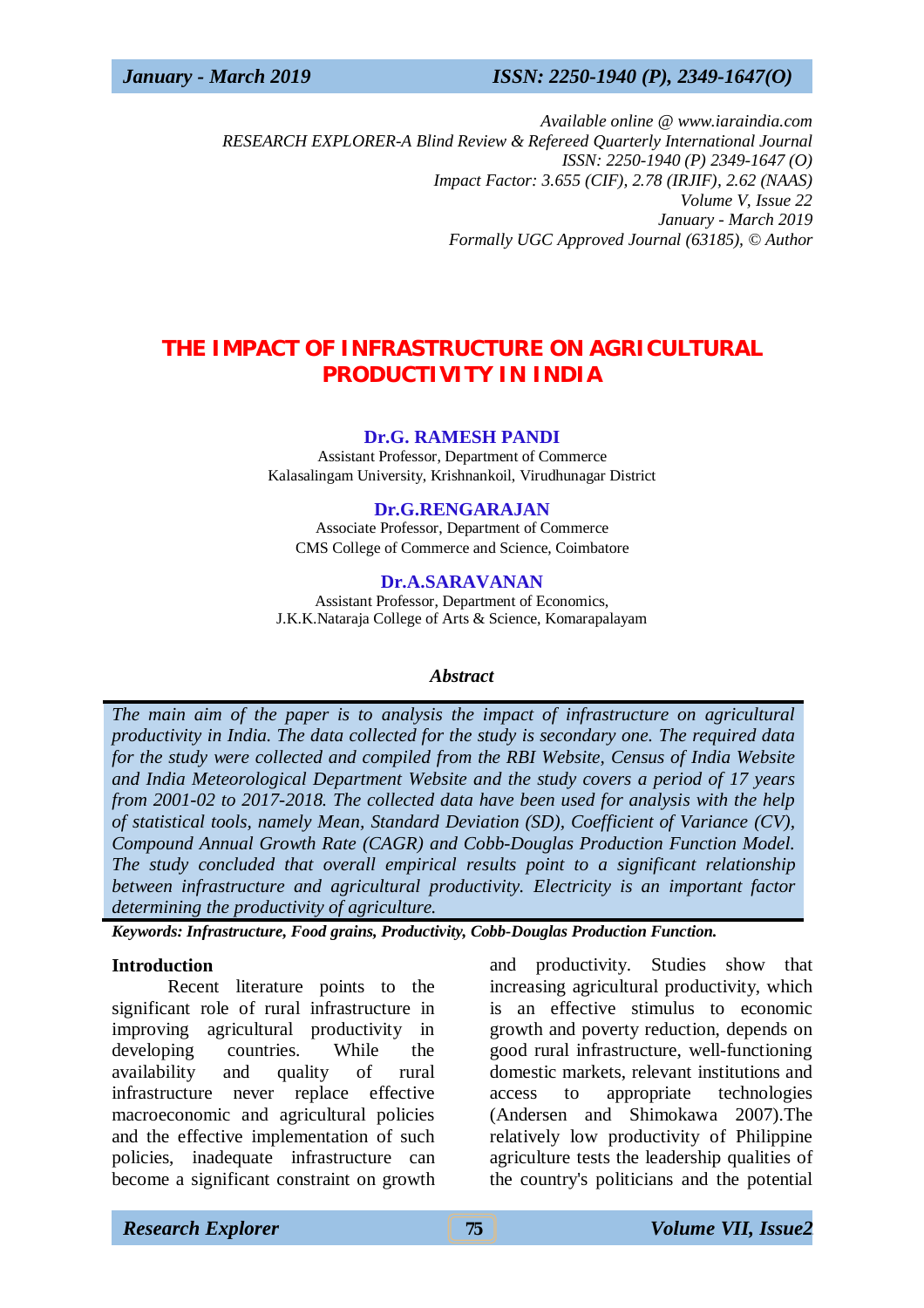of bureaucrats who must effectively use the billions of pesos that are allocated and appropriated annually to the agricultural sector. The inadequacy of rural infrastructure was identified as the main reason for low agricultural productivity. But how important is the rural infrastructure for increasing the productivity of agriculture?

This paper provides an empirical basis for the perceived link between rural infrastructure and agricultural productivity. It confirms the hypothesis that the shortcomings in rural infrastructure, for example transport, energy and related infrastructure, have a negative impact on agricultural productivity. Rural infrastructure, like other public investments, increases the productivity of agriculture, which in turn contributes to growth in rural areas, which leads to higher wages in agriculture and improved opportunities for non-farm labor. Growth in agricultural productivity, which reduces food prices, benefits both urban and rural residents who are net buyers of food. Thus, in addition to the benefits of growth, agricultural productivity has significant implications for poverty reduction.

# **Review of Literature**

Andersen and Shimokawa (2007) the lack of transport, energy and telecommunications infrastructure related shifting and domestic markets and a minimum of space and time, poorly functioning integration and low low price of international competitiveness. The failure to invest in rural infrastructure will be critical bottleneck for future agricultural production and economic growth and the fight against poverty in developing countries. Indeed, rural infrastructure undermines the serious flaw in the immense agricultural potential of the region in the developing countries to reduce poverty and not a moment grow. To enhance the powers of the infrastructure to enhance the rustic poverty, sorrowful and improving

agricultural productivity, not your lead-in agriculture; by means of reward for my labors. Significant benefits for the poor (Fan, Hazell and Thorat2000). Agricultural productivity is a significant amount of elasticity and poverty reduction, higher than elasticity is positive, and in some other products, especially in the early stages of development (Ravallion and Datt 1996; Thirstle, C., L. Lin, and J. Piesse2003). Mamatzakis (2003) points out that the state infrastructure reduces the total cost of Greek agriculture; in particular, it was found that an increase in investment in public infrastructure by 1% reduces the total cost of livestock and plant growing by 0.38%. Thus, the decline in investment in public infrastructure in the 1970s and 1980s adversely affected agricultural productivity in Greece.

# **Objectives**

The main objectives of the paper is to analysis the impact of infrastructure on agricultural productivity in India

# **Research Design**

**Sources of Data:** The data collected for the study is secondary one. The required data for the study were collected and compiled from the RBI Website, Census of India Website and India Meteorological Department Website and the study covers a period of 17 years from 2001-02 to 2017-2018. In addition, the other required data were collected from various journals and magazines.

**Framework of Analysis:** The collected data have been used for analysis with the help of statistical tools, namely Mean, Standard Deviation (SD), Coefficient of Variance (CV), Compound Annual Growth Rate (CAGR) and Cobb-Douglas Production Function Model.

# **Findings**

The study made an attempt to assess the efficiency of the productivity of food grain productivity for changing inputs in the existing state of the area, energy and rainfall.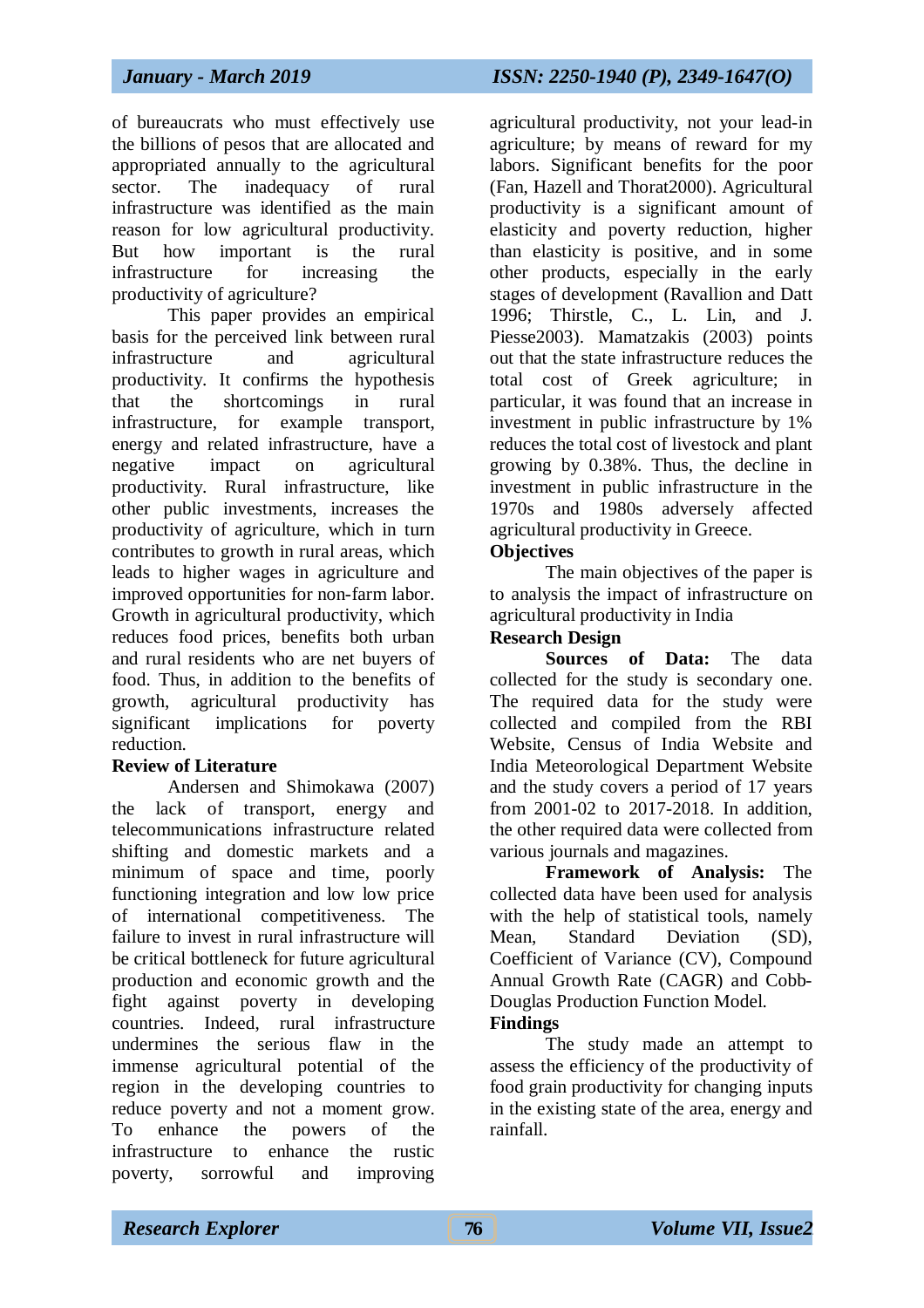*January - March 2019 ISSN: 2250-1940 (P), 2349-1647(O)*

| Year        | <b>Area Under</b><br><b>Cultivation -</b><br><b>Foodgrains</b><br>(Million hectares) | гоод Отаніз Атса, і годисимну ани Енстру Ани Каннан<br><b>Foodgrains</b><br>Productivity (Kg /<br>hectare) | <b>Energy (GWh)</b> | <b>Actual Rainfall</b><br>(millimetre) |  |
|-------------|--------------------------------------------------------------------------------------|------------------------------------------------------------------------------------------------------------|---------------------|----------------------------------------|--|
| 2001-02     | 122.77                                                                               | 1734                                                                                                       | 507216              | 1168.10                                |  |
| 2002-03     | 113.87                                                                               | 1535                                                                                                       | 522537              | 1435.20                                |  |
| 2003-04     | 123.45                                                                               | 1727                                                                                                       | 545674              | 1323.50                                |  |
| 2004-05     | 120.08                                                                               | 1652<br>559264                                                                                             |                     | 1431.70                                |  |
| 2005-06     | 121.60                                                                               | 1715                                                                                                       | 591373              | 1364.90                                |  |
| 2006-07     | 123.70                                                                               | 1756                                                                                                       | 631757              | 1465.30                                |  |
| 2007-08     | 124.06                                                                               | 1860                                                                                                       | 690587              | 1347.40                                |  |
| 2008-09     | 122.83                                                                               | 1909                                                                                                       | 739343              | 1191.00                                |  |
| 2009-10     | 121.33                                                                               | 1798                                                                                                       | 777039              | 1485.60                                |  |
| 2010-11     | 126.67                                                                               | 1930                                                                                                       | 830594              | 1387.10                                |  |
| 2011-12     | 124.75                                                                               | 2078                                                                                                       | 861591              | 1272.60                                |  |
| 2012-13     | 120.70                                                                               | 2129                                                                                                       | 937199              | 1486.70                                |  |
| 2013-14     | 126.04                                                                               | 2101                                                                                                       | 998114              | 1248.70                                |  |
| 2014-15     | 122.00                                                                               | 2070                                                                                                       | 998456              | 1368.71                                |  |
| 2015-16     | 123.21                                                                               | 2056                                                                                                       | 1040078             | 1370.75                                |  |
| 2016-17     | 129.23                                                                               | 2129                                                                                                       | 1081701             | 1372.78                                |  |
| 2017-18     | 127.57                                                                               | 2233                                                                                                       | 1123323             | 1374.82                                |  |
| <b>Sum</b>  | 2093.86                                                                              | 32412.00                                                                                                   | 13435845.38         | 23094.85                               |  |
| <b>Mean</b> | 209.39                                                                               | 3241.20                                                                                                    | 1343584.54          | 2309.49                                |  |
| SD          | 3.44                                                                                 | 203.18                                                                                                     | 211465.80           | 94.18                                  |  |
| CV          | 1.65                                                                                 | 6.27                                                                                                       | 15.74               | 4.08                                   |  |
| <b>LGR</b>  | $0.412*$                                                                             | 37.583*                                                                                                    | 41622.395*          | 2.037                                  |  |
| t-value     | (2.934)                                                                              | (10.132)                                                                                                   | (34.998)            | (0.426)                                |  |
| <b>CAGR</b> | $0.30**$                                                                             | $2.020*$                                                                                                   | $5.55*$             | 0.20                                   |  |
| t-value     | (2.905)                                                                              | (9.750)                                                                                                    | (35.295)            | (0.479)                                |  |

## **Food Grains Area, Productivity and Energy And Rainfall**

Source: 1. RBI, 2. Central Electricity Authority, Ministry of Power, 3. Directorate of Economics and Statistics, Department of Agriculture and Cooperation.

Figures in brackets are t-value;\*Significant at 1% level, \*\*Significant at 5% level.

The data relating food grains productivity show an increase trend during the study period from 1734kg/hectare in 2001-02 to 2233 kg/hectare in 2017-18. The area under cultivation of foodgrains was increased during the study period from 122.77 million hectare in 2001-02 to 127.57 million hectare in 2017-18. The energy and actual rainfall in India were increased trend during the study period from 507216 GWh and 1168.10 millimetre respectively in 2001-02 to 1123323 GWh and 1374.82 millimetre respectively in

2017-18.The mean area, productivity, energy and rainfall of the country were 209.39 million hectares, 3241.20 kg/hectares, 1343584.54 GWh and 2309.49 millimetres respectively.LGR and CAGR were calculated to assess the growth of area, productivity, energy and rainfall, LGR indicates 0.412, 37.583, 41622.395 and 2.037 respectively growth on average year by year during the study period.CAGR which measures the overall growth achieved during the study period show that there have been 0.30, 2.020,